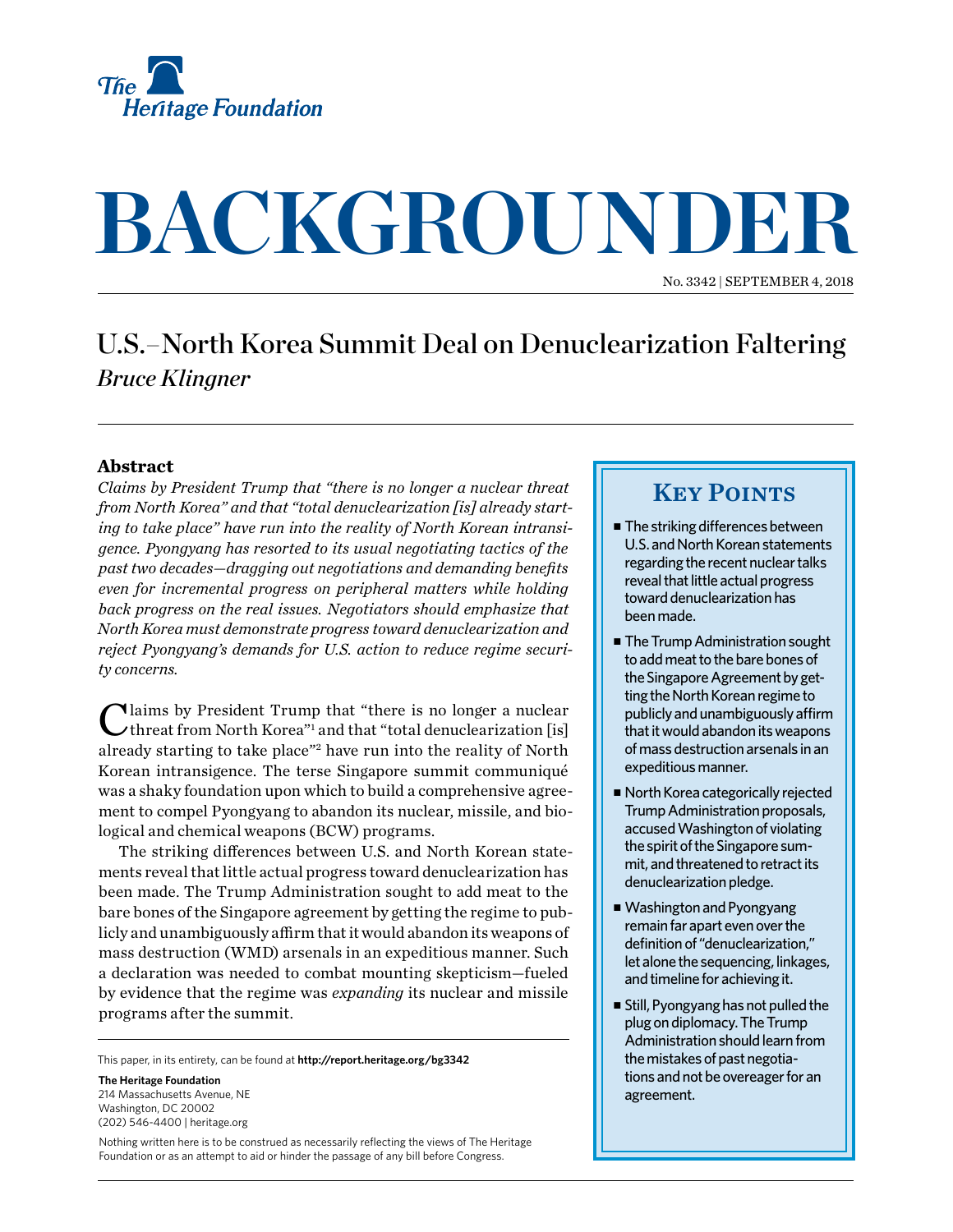Instead, the regime unleashed a lengthy and vitriolic upbraiding within hours of Secretary of State Mike Pompeo's departure from Pyongyang. North Korea categorically rejected Trump Administration proposals, accused Washington of violating the spirit of the Singapore summit, and threatened to retract its denuclearization pledge.

Washington and Pyongyang remain far apart even over the definition of "denuclearization," let alone the sequencing, linkages, and timeline for achieving it. North Korea's insistence on addressing its security concerns *prior* to implementing denuclearization runs counter to positions taken by the Trump Administration. The regime demands that the U.S. first improve bilateral relations and provide security assurances, including declaring an end to the Korean War.

Yet despite its harsh missive, Pyongyang has not pulled the plug on diplomacy. The regime, however, expressed a clear preference for dealing only with President Trump, trying to decouple Secretary Pompeo from the process. By praising Trump personally, Kim Jong-un seeks additional concessions from the President, whom the regime sees as more eager to maintain the proclaimed success of the summit.

The diplomatic path with Pyongyang remains open, but it will be far longer and bumpier than has been depicted by the Trump Administration. The U.S. should maintain maximum pressure until Pyongyang makes significant, tangible steps toward denuclearization. Washington must also continue to confront the regime on its human rights violations.

#### **Singapore Communiqué: Key Issues Unresolved**

Although the first summit meeting between U.S. and North Korean leaders was historic, the resulting joint statement broke no new ground. Each of the four components of the Trump–Kim communiqué was in previous accords in stronger and more encompassing terms. Most notably, the North

Korean pledge "to work toward complete denuclearization of the Korean Peninsula" in the Singapore communiqué was weaker than the September 2005 Six-Party Talks Joint Statement.

Despite pre-summit claims by the Trump Administration that North Korea had moved toward accepting the U.N.-required concept of complete, verifiable, and irreversible dismantlement (CVID) of its nuclear programs, there was no evidence of that in the communiqué. Nor did the Trump–Kim joint statement include any reference to missiles, a nuclear/ missile test moratorium, biological and chemical weapons, verification, or human rights—all topics that the Trump Administration promised would be addressed during the summit.

**Conflicting Interpretations of the Communiqué.** The imprecise terms of the communiqué enabled both sides to give contrasting public characterizations of what had been agreed, a flaw consistent with previous agreements with North Korea. The Six-Party Talks and the February 2012 Leap Day Agreement both collapsed in part due to divergent interpretations.

The U.S. and North Korea disagree on even basic concepts such as "denuclearization" and "the Korean Peninsula." Pyongyang has long rejected calls for its unilateral disarmament, instead embedding denuclearization within a broader context of global arms control. As a self-professed member of the nuclear club, Pyongyang has stated it will abandon its nuclear arsenal only when the other members, including the United States, abandon theirs.

North Korea defines the Korean Peninsula not as the landmass encompassing North and South Korea (as the U.S. does), but instead as anything that influences or impacts the peninsula. As such, the U.S. extended deterrence guarantee to its allies ("nuclear umbrella") and any nuclear-capable system, including submarines, aircraft carriers, dual-capable aircraft, and strategic bombers in Guam, would all be susceptible to restrictions.

<sup>1.</sup> Eileen Sullivan, "Trump Says 'There Is No Longer a Nuclear Threat' After Kim Jong-un Meeting," *The New York Times*, June 13, 2018, [https://](https://www.nytimes.com/2018/06/13/us/politics/trump-north-korea-nuclear-threat-.html) [www.nytimes.com/2018/06/13/us/politics/trump-north-korea-nuclear-threat-.html](https://www.nytimes.com/2018/06/13/us/politics/trump-north-korea-nuclear-threat-.html) (accessed August 22, 2018).

<sup>2.</sup> David Brunnstrom and James Oliphant, "Trump: North Korea 'Total Denuclearization' Started; Officials See No New Moves," Reuters, June 21, 2018, [https://www.reuters.com/article/us-northkorea-usa-sites/trump-north-korea-total-denuclearization-started-officials-see-no-new](https://www.reuters.com/article/us-northkorea-usa-sites/trump-north-korea-total-denuclearization-started-officials-see-no-new-moves-idUSKBN1JH2QX)[moves-idUSKBN1JH2QX](https://www.reuters.com/article/us-northkorea-usa-sites/trump-north-korea-total-denuclearization-started-officials-see-no-new-moves-idUSKBN1JH2QX) (accessed August 22, 2018).

<sup>3.</sup> U.S. Department of State, "U.S. Secretary of State Michael R. Pompeo, Japanese Foreign Minister Taro Kono, and South Korean Foreign Minister Kang Kyung-wha at a Press Availability," July 8, 2018,<https://www.state.gov/secretary/remarks/2018/07/283888.htm> (accessed August 22, 2018).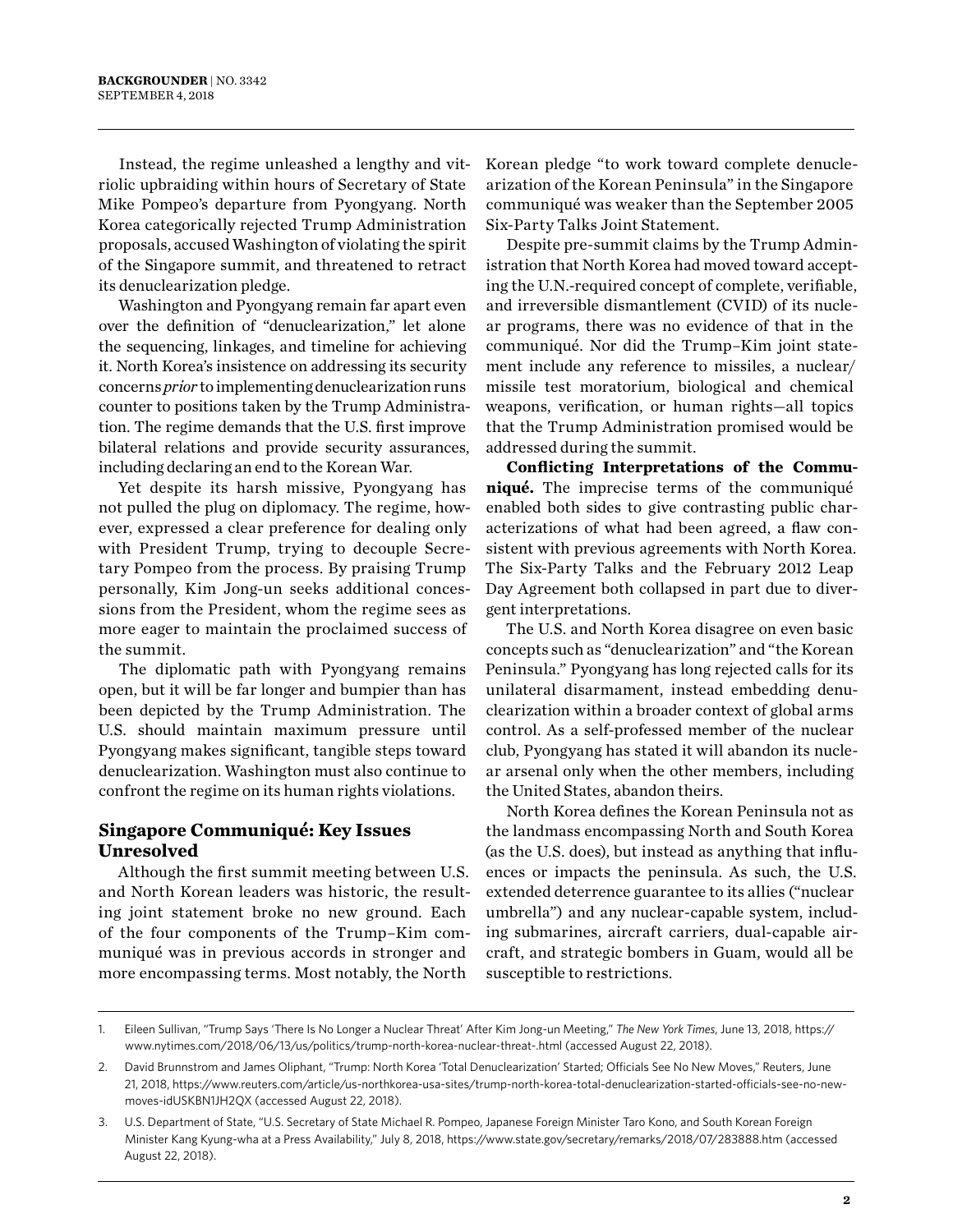Secretary Pompeo asserts that Kim Jong-un committed to the fully verified and complete denuclearization of North Korea.3 Pompeo emphasizes that "the sanctions and economic relief that North Korea will receive will only happen after the full denuclearization, the complete denuclearization, of North Korea [which both sides] agreed that we need to do it in as timely a fashion as is possible to achieve the outcome."4

Conversely, North Korean official media criticized Washington's demand for CVID of North Korea since it "denies and belittles the historical significance" of the Singapore summit. In mid-July, North Korea rebuked Pompeo for his "gangster-like demand for denuclearization" calling for CVID, declaration, and verification, all of which it claims run "counter to the spirit of the Singapore summit."5

North Korea insists that the onus for action is on Washington "if the U.S. side takes genuine measures for building trust in order to improve the [North Korea]–U.S. relationship, [Pyongyang] too can continue to take additional good-will measures of next stage commensurate with them."6 The regime is pushing for a peace treaty to end the Korean War, a security guarantee for the regime, and removal of sanctions.

Pyongyang claims that President Trump agreed to lift sanctions as well as "abide by the [North Korean] principle of step-by-step and simultaneous action in achieving peace, stability[,] and denuclearization of the Korean Peninsula."7

The regime prefers gaining front-loaded concessions prior to it moving toward compliance with its previous denuclearization commitments, U.N. resolutions, and international law. In this matter, the North Korean regime acts like a criminal inquiring what benefits a policeman will provide to convince him not to rob banks anymore. Pyongyang thus signaled its unwillingness to allow the Trump Administration to claim credit for agreements that had not actually occurred. The regime warned that U.S. failure to adopt its framework would lead to a "dangerous situation where we may be shaken in our unshakable will for denuclearization."8

The regime also signaled that its human rights record was off the table. North Korean media declared that the U.S. should abandon any attempt to criticize the regime on human rights. The regime accused the Department of State's annual human rights report of being contrary to the spirit of the Singapore agreement.9

#### **U.S.–South Korea Military Exercises**

In a post-summit press conference, President Trump unilaterally declared that he would suspend the "provocative" U.S.–South Korea "war games"—terms that Washington had previously rejected when used by North Korea. Trump's decision was made without consulting or notifying South Korean and Japanese allies, the Pentagon, or U.S. Forces Korea.

Trump characterized the routine training exercises as "inappropriate" while negotiating with North Korea, but focused more on their cost. He commented that the exercises are "tremendously expensive. The amount of money we spend on that is incredible…. South Korea contributes, but not 100

- 5. Nick Wadhams and Anthony Capaccio, "North Korea Slams U.S. 'Gangster-Like' Demands at Nuclear Talks," Bloomberg, July 7, 2018, <https://www.bloomberg.com/news/articles/2018-07-07/pompeo-says-u-s-north-korea-weighed-denuclearization-timeline>(accessed August 22, 2018).
- 6. "N. Korea Says Trump Recognizes Phased, Simultaneous Actions Toward Denuclearization," Yonhap, June 13, 2018, [http://english.yonhapnews.](http://english.yonhapnews.co.kr/news/2018/06/13/0200000000AEN20180613000753315.html) [co.kr/news/2018/06/13/0200000000AEN20180613000753315.html](http://english.yonhapnews.co.kr/news/2018/06/13/0200000000AEN20180613000753315.html) (accessed August 22, 2018)
- 7. Jacqueline Thomsen, "North Korea: Trump Agreed to 'Step-by-Step' Approach to Denuclearization," *The Hill*, June 12, 2018, [http://thehill.com/](http://thehill.com/policy/international/asia-pacific/391964-north-korea-trump-agreed-to-step-by-step-approach-to) [policy/international/asia-pacific/391964-north-korea-trump-agreed-to-step-by-step-approach-to](http://thehill.com/policy/international/asia-pacific/391964-north-korea-trump-agreed-to-step-by-step-approach-to) (accessed August 22, 2018).
- 8. David Brunnstrom, Tim Kelly, and Patricia Zengerle, "After Pyongyang Put-Down, Pompeo Stands by 'Difficult' Denuclearization Talks," Reuters, July 9 2018,<https://www.yahoo.com/news/japan-says-reaffirmed-commitment-north-korea-sanctions-u-033534312.html> (accessed August 23, 2018).
- 9. "North Korea Slams U.S. Over Human Rights Report Ahead of Pompeo's Visit," *The Straits Times*, July 6, 2018, [https://www.straitstimes.com/](https://www.straitstimes.com/asia/east-asia/north-korea-slams-us-over-human-rights-report-ahead-of-pompeos-visit) [asia/east-asia/north-korea-slams-us-over-human-rights-report-ahead-of-pompeos-visit](https://www.straitstimes.com/asia/east-asia/north-korea-slams-us-over-human-rights-report-ahead-of-pompeos-visit) (accessed August 23, 2018).

<sup>4.</sup> Nick Wadhams and Jihye Lee, "Pompeo Says 'Unanimity' North Korea Sanctions to Stay Until Nukes Are Gone," Bloomberg, June 14, 2018, <https://www.bloomberg.com/news/articles/2018-06-14/pompeo-pushes-back-against-north-korean-sanctions-relief-claims-jie0v9bx> (accessed August 22, 2018).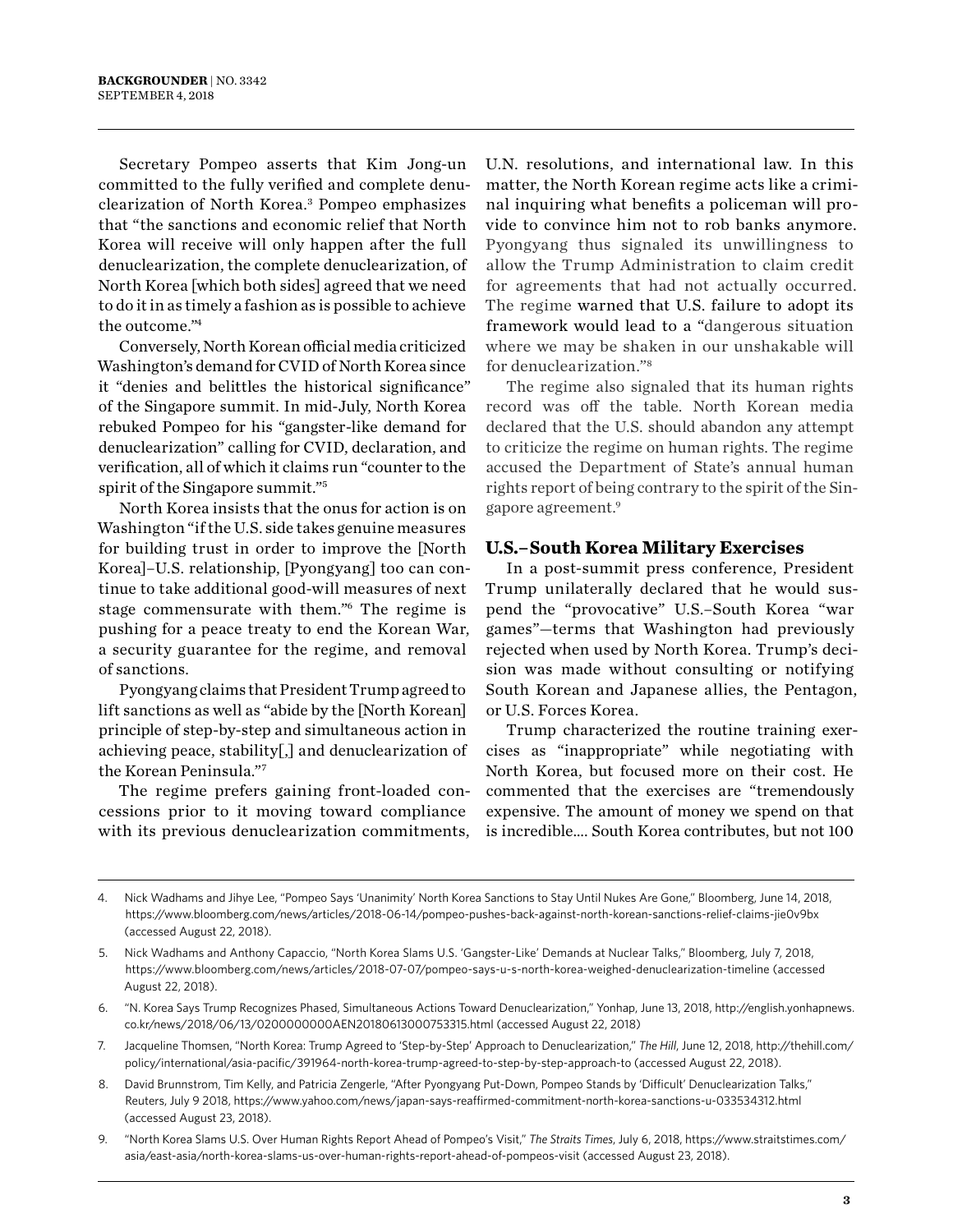percent."10 He added, "We save money—a lot"11 by cancelling. The Pentagon subsequently announced that cancelling the exercises saved only \$14 million.<sup>12</sup>

Maintaining strong alliances and robust forward-deployed U.S. forces is a critical and costeffective component to mitigating risk in northeast Asia. As The Heritage Foundation's *Index of Military Strength* explains:

The costs of alliances, including the sometimes disproportionate cost of alliance leadership, must not be weighed against cash savings but rather against the cost of possible conflict in blood as well as treasure without them. Preserving peace and sustaining the global political and economic system's current U.S. orientation can be achieved most cost-effectively with allied support.

The alternatives would call for either the maintenance of a huge U.S. military presence overseas far in excess of what is being maintained now or the holding of substantial forces in readiness at home in case the need arose to fight their way back into Europe or Asia to confront trouble in support of what is called "offshore balancing."13

Trump's decision was a major unilateral concession for which the United States received nothing in return. Pyongyang neither codified its missile and nuclear test moratorium in the Singapore communiqué nor announced reciprocal constraints on its own military exercises.

For years, the U.S. rebuffed North Korea's "freeze for freeze" proposal, in which Pyongyang would suspend its prohibited nuclear and missile tests in return for Washington and Seoul suspending allied conventional military exercises. In September 2017, U.S. Ambassador to the U.N. Nikki Haley had dismissed the proposal as insulting, noting that when "a rogue regime has a nuclear weapon and an [intercontinental ballistic missile] pointed at you, you don't take steps to lower your guard."14

President Trump's decision risks degrading U.S. and South Korean deterrence and defense capabilities. The exercises are necessary to ensure the interoperability and integration of allied military operations and ensure readiness to respond to North Korean attacks.

After Trump cancelled the bilateral Freedom Guardian exercise, South Korea cancelled its *Taeguk* command post-exercise15 as well as its *Ulchi* exercise,16 and the allies cancelled two joint Marine Corps exercises and indefinitely suspended the Marine Exercise Program. South Korea is also reportedly considering cancelling its independent live-fire artillery drills in the West Sea.17

Heritage analyst Lieutenant General Thomas Spoehr (Ret.), U.S. Army, assessed that "suspending these large joint exercises for an extended period of time, particularly for more than six months, could erode the readiness of U.S. and South Korean forces to successfully work together to defend South Korea. If the President's [pledge]…encompasses lower-lev-

- 13. Martin Murphy, "The Importance of Alliances for U.S. Security," in Dakota L. Wood, ed., *2017 Index of Military Strength: Assessing America's Ability to Provide for the Common Defense* (Washington, DC: The Heritage Foundation, 2016), https://index.heritage.org/military/2017/essays/ importance-alliances-u-s-security/#fn10-3781.
- 14. Jeremy Herb, Joshua Berlinger, and Taehoon Lee, "Haley: Kim Jong Un 'Begging for War,'" CNN, September 4, 2017, [https://www.cnn.](https://www.cnn.com/2017/09/04/politics/haley-north-korea-united-nations/index.html) [com/2017/09/04/politics/haley-north-korea-united-nations/index.html](https://www.cnn.com/2017/09/04/politics/haley-north-korea-united-nations/index.html) (accessed August 24, 2018).
- 15. "S. Korea Halts Its Own Military Drill Amid Dialogue Mood," Yonhap, June 20, 2018, [http://english.yonhapnews.co.kr/national/2018/06/20/](http://english.yonhapnews.co.kr/national/2018/06/20/0301000000AEN20180620005300315.html) [0301000000AEN20180620005300315.html](http://english.yonhapnews.co.kr/national/2018/06/20/0301000000AEN20180620005300315.html) (accessed August 23, 2018).
- 16. "S. Korea Suspends Annual Defense Drill," Yonhap, July 10, 2018, [http://english.yonhapnews.co.kr/news/2018/07/10/0200000000A](http://english.yonhapnews.co.kr/news/2018/07/10/0200000000AEN20180710005100315.html) [EN20180710005100315.html](http://english.yonhapnews.co.kr/news/2018/07/10/0200000000AEN20180710005100315.html) (accessed August 23, 2018).
- 17. "We Expect North Korea to Relocate Long-Range Artillery Away From the Front," *Hankroyeh*, June 27, 2018, [http://english.hani.co.kr/arti/](http://english.hani.co.kr/arti/english_edition/e_editorial/850873.html) [english\\_edition/e\\_editorial/850873.html](http://english.hani.co.kr/arti/english_edition/e_editorial/850873.html) (accessed August 22, 2018).

<sup>10.</sup> Dan Lamothe, "Trump Pledged to End Military Exercises With South Korea. But Will It Ever Happen?" *The Washington Post*, June 12, 2018, [https://www.washingtonpost.com/news/checkpoint/wp/2018/06/12/trump-pledged-to-end-military-exercises-with-south-korea-but-will](https://www.washingtonpost.com/news/checkpoint/wp/2018/06/12/trump-pledged-to-end-military-exercises-with-south-korea-but-will-it-ever-happen/?utm_term=.e838104f41f2)[it-ever-happen/?utm\\_term=.e838104f41f2](https://www.washingtonpost.com/news/checkpoint/wp/2018/06/12/trump-pledged-to-end-military-exercises-with-south-korea-but-will-it-ever-happen/?utm_term=.e838104f41f2) (accessed August 23, 2018).

<sup>11.</sup> Amanda Macias, "Trump Boasted About Big Savings, But a Canceled Military Exericise With South Korea Would Have Cost Less Than One Fighter Jet," CNBC, July 12, 2018,<https://www.cnbc.com/2018/07/10/us-saved-14-million-by-canceling-south-korea-military-exercise.html> (accessed August 23, 2018).

<sup>12.</sup> Tom O'Connor, "Trump Saves U.S. \$14 Million by Canceling Korea War Games," *Newsweek*, July 9, 2018, [http://www.newsweek.com/trump](http://www.newsweek.com/trump-saves-14-million-canceling-korea-war-games-cost-fight-isis-every-day-1015138)[saves-14-million-canceling-korea-war-games-cost-fight-isis-every-day-1015138](http://www.newsweek.com/trump-saves-14-million-canceling-korea-war-games-cost-fight-isis-every-day-1015138) (accessed August 22, 2018).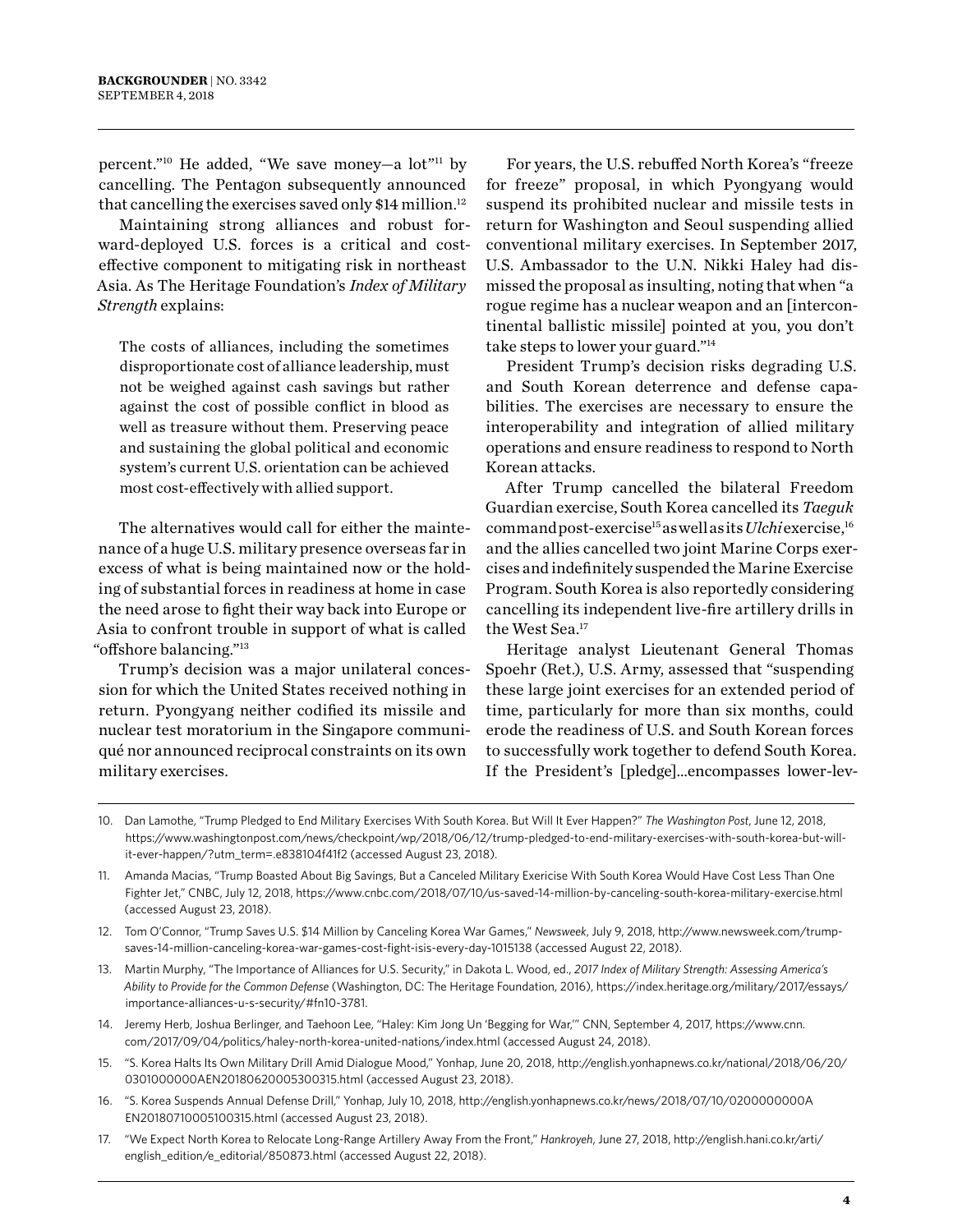el exercises, the negative impact on readiness will be more immediate and severe." He summarized, "Because ceasing these exercises would erode the U.S. and South Korea's ability to defend the peninsula."18

Trump's decision could create a slippery slope in which Pyongyang demands curtailing additional allied military activity. North Korea has often responded critically to an opponent who violated the regime's interpretation of a vague agreement.

#### **Beautification of Kim Jong-un**

After the summit, President Trump claimed to have established a strong relationship with Kim Jong-un as a measure of the summit's success. More disturbing, however, was Trump's praise of the North Korean leader, commenting: "He's got a great personality. He's a funny guy, he's very smart, he's a great negotiator. He loves his people."19

Kim is on the U.S. sanctions list for human rights violations. In 2014, the U.N. Commission of Inquiry concluded that North Korea's human rights violations were so "systemic, widespread, and gross" as to legally constitute crimes against humanity. The report catalogues North Korea's atrocities included "extermination, murder, enslavement, torture, imprisonment, rape, forced abortions and other sexual violence, persecution on political, religious, racial and gender grounds, the forcible transfer of populations, the enforced disappearance of persons and the inhumane act of knowingly causing prolonged starvation."20

Trump's post-summit praise was a stark contrast to his earlier eloquent and powerful condemnation of Pyongyang's atrocities. In his State of the Union Address, Trump declared that "no regime has oppressed its own citizens more totally or brutally than the cruel dictatorship in North Korea."21 The president movingly highlighted the plight of North Korean escapee Ji Seong-ho and the tragic death of Otto Warmbier due to his treatment in North Korean captivity.<sup>22</sup>

In his November 2017 speech to the South Korean National Assembly, Trump proclaimed that "North Korea is a country ruled as a cult…. Far from valuing its people as equal citizens, this cruel dictatorship measures them, scores them, and ranks them based on the most arbitrary indications of their allegiance to the state."23

Trump described how "an estimated 100,000 North Koreans suffer in gulags, toiling in forced labor, and enduring torture, starvation, rape, and murder on a constant basis."24 He also stated that "North Korean women are forced to abort babies that are considered ethnically inferior. And if these babies are born, the newborns are murdered."25

#### **WMD Programs Expansion**

Contrary to President Trump's assertion that Pyongyang has begun to denuclearize, the regime still retains the same arsenal and production capabilities that it had before the summit. There has been no reduction in the North Korean nuclear, missile, or BCW threat to the United States and its allies and the regime continues to upgrade and expand its nuclear and missile programs.

<sup>18.</sup> Thomas Spoehr, "Suspending Military Exercises in South Korea Carries Risks," Heritage Foundation *Commentary*, June 12, 2018, [https://www.](https://www.heritage.org/asia/commentary/suspending-military-exercises-south-korea-carries-risks) [heritage.org/asia/commentary/suspending-military-exercises-south-korea-carries-risks](https://www.heritage.org/asia/commentary/suspending-military-exercises-south-korea-carries-risks).

<sup>19.</sup> Maegan Vazquez, "Trump Says Accused Human Rights Abuser Kim Jong Un 'Loves His People,'" CNN, June 12, 2018, [https://www.cnn.](https://www.cnn.com/2018/06/12/politics/donald-trump-kim-jong-un-loves-his-people/index.html) [com/2018/06/12/politics/donald-trump-kim-jong-un-loves-his-people/index.html](https://www.cnn.com/2018/06/12/politics/donald-trump-kim-jong-un-loves-his-people/index.html) (accessed August 22, 2018).

<sup>20.</sup> United Nations Human Rights Council, Report of the Commission of Inquiry on Human Rights in the Democratic People's Republic of Korea, No. A/HRC/25/63, February 7, 2015, p. 14, [http://www.ohchr.org/EN/HRBodies/HRC/CoIDPRK/Pages/](http://www.ohchr.org/EN/HRBodies/HRC/CoIDPRK/Pages/ReportoftheCommissionofInquiryDPRK.aspx) [ReportoftheCommissionofInquiryDPRK.aspx](http://www.ohchr.org/EN/HRBodies/HRC/CoIDPRK/Pages/ReportoftheCommissionofInquiryDPRK.aspx) (accessed August 22, 2018).

<sup>21.</sup> Elise Hu, "Will Trump Raise North Korea's Human Rights Abuses at Summit with Kim Jong Un?" NPR, June 7, 2018, [https://www.npr.](https://www.npr.org/2018/06/07/617804581/will-trump-confront-n-koreas-human-rights-abuses-with-kim-well-see) [org/2018/06/07/617804581/will-trump-confront-n-koreas-human-rights-abuses-with-kim-well-see](https://www.npr.org/2018/06/07/617804581/will-trump-confront-n-koreas-human-rights-abuses-with-kim-well-see) (accessed August 22, 2018).

<sup>22.</sup> Kaitlyn Schallhorn, "Otto Warmbier's Parents Recognized at State of the Union in Emotional Moment," Fox News, January 31, 2018, [http://www.](http://www.foxnews.com/politics/2018/01/30/otto-warmbiers-parents-recognized-at-state-union-in-emotional-moment.html) [foxnews.com/politics/2018/01/30/otto-warmbiers-parents-recognized-at-state-union-in-emotional-moment.html](http://www.foxnews.com/politics/2018/01/30/otto-warmbiers-parents-recognized-at-state-union-in-emotional-moment.html) (accessed August 23, 2018).

<sup>23.</sup> "Trump Condemns Brutal Dictatorship of N.K., Warns It Not to 'Underestimate Us,'" Yonhap, November 8, 2017, [http://english.yonhapnews.](http://english.yonhapnews.co.kr/national/2017/11/08/0301000000AEN20171108006754315.html) [co.kr/national/2017/11/08/0301000000AEN20171108006754315.html](http://english.yonhapnews.co.kr/national/2017/11/08/0301000000AEN20171108006754315.html) (accessed August 22, 2018).

<sup>24.</sup> Ken Dilanian, "U.S. Won't Bring Up North Korean's Human Rights Issues at Singapore Summit," NBC News, June 11, 2018, [https://www.](https://www.nbcnews.com/news/north-korea/u-s-won-t-bring-north-korea-s-human-rights-n880986) [nbcnews.com/news/north-korea/u-s-won-t-bring-north-korea-s-human-rights-n880986](https://www.nbcnews.com/news/north-korea/u-s-won-t-bring-north-korea-s-human-rights-n880986) (accessed August 23, 2018).

<sup>25.</sup> "Donald Trump's South Korean Speech: The Key Points," *The Guardian*, November 7, 2017, [https://www.theguardian.com/world/2017/nov/08/](https://www.theguardian.com/world/2017/nov/08/donald-trumps-south-korea-speech-key-points-kim-jong-un) [donald-trumps-south-korea-speech-key-points-kim-jong-un](https://www.theguardian.com/world/2017/nov/08/donald-trumps-south-korea-speech-key-points-kim-jong-un) (accessed August 23, 2018).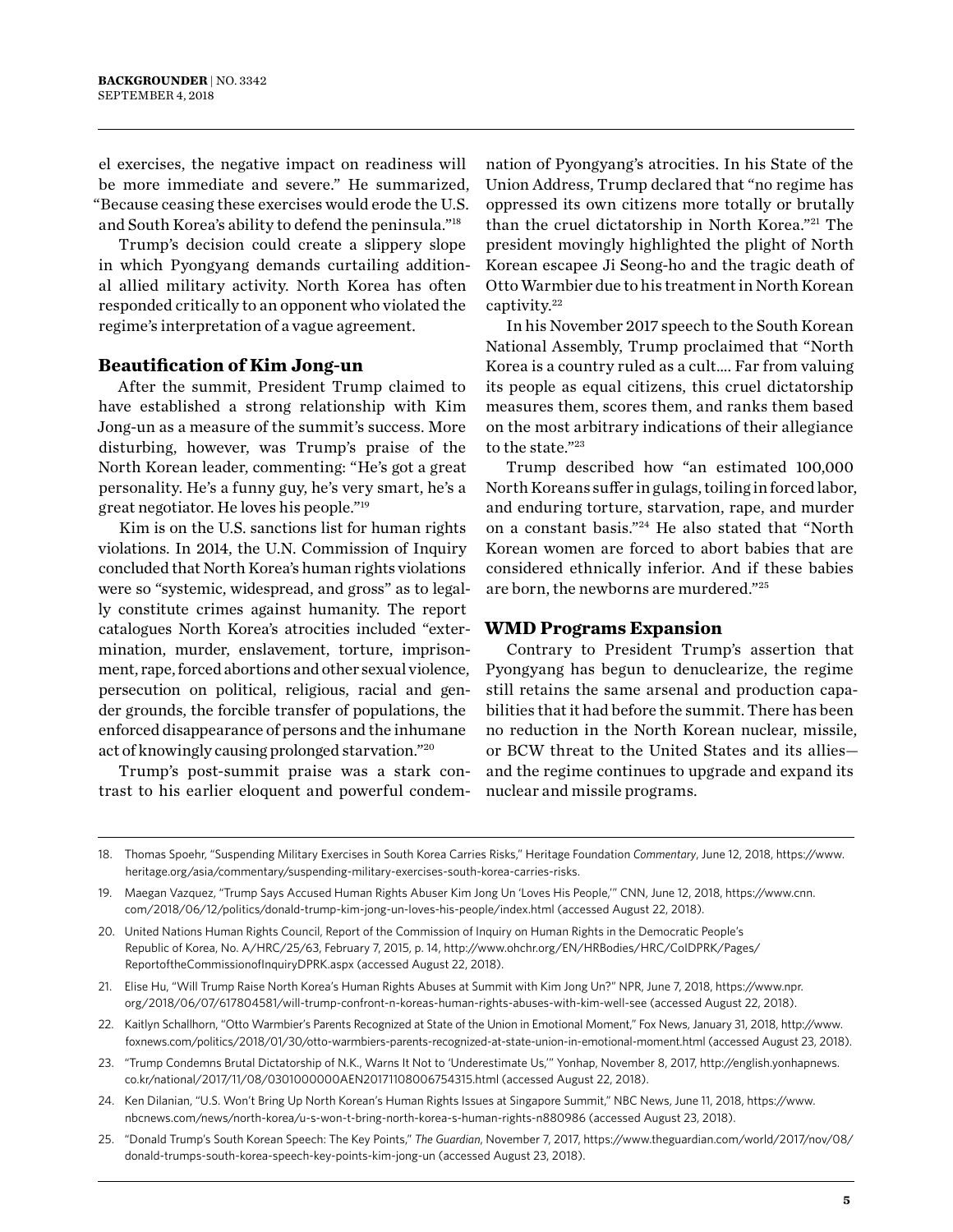After the summit, the U.S. Intelligence Community assessed that Pyongyang had increased production of fissile material for nuclear weapons<sup>26</sup> and continued production of ICBMs that can target the United States.27 Unclassified satellite imagery revealed North Korea has upgraded its missile, reentry vehicle, missile launcher, and nuclear weapon production facilities, as well as identified a covert nuclear-weapons-related highly enriched uranium production facility.28

The North Korean activity was not *per se* a violation of the Singapore communiqué, since no real deal had been created. But Pyongyang's actions run counter to the spirit of the summit and are inconsistent with a government preparing to abandon its nuclear programs. They are also a continuing violation of numerous U.N. resolutions.

#### **Watered-Down U.S. Policy**

North Korea pushed the Trump Administration into abandoning its earlier advocacy for rapid implementation of unilateral nuclear disarmament, providing no benefits until North Korean denuclearization was complete, and possibly even its insistence on CVID.

#### **U.S. Abandoned Insistence on Timelines.** In May, Pompeo commented that the U.S. wanted "rapid" denuclearization "that won't be extended over time."29 Shortly after the summit, Pompeo declared that "with respect to the pace at which denuclearization will take place, I think we both agreed that we need to do it in as timely a fashion as is possible."30

But after North Korea rejected the U.S. approach, the Trump Administration fell off its earlier insistence on rapid denuclearization. Secretary Pompeo admitted, "It may take some time to get where we need to go," adding, there was "no time limit" on the process and "no rush."31 He now admits that "the ultimate timeline for denuclearization will be set by Chairman Kim."32

President Trump declared that "we have no rush for speed" and "[w]e have no time limit."33 He explained that "it's like rushing the turkey out of the stove. It's not going to be as good…. The more they rush, the worse it's going to be. The longer we take, the better."34 North Korea now effectively controls the pace of the negotiations.

**Dropping CVID?** There are also questions as to whether the Administration is walking back

26. Courtney Kube, Ken Dilanian, and Carol E. Lee, "North Korea Has Increased Nuclear Production at Secret Sites, Say U.S. Officials," June 30, 2018, [https://](https://www.nbcnews.com/news/north-korea/north-korea-has-increased-nuclear-production-secret-sites-say-u-n887926) [www.nbcnews.com/news/north-korea/north-korea-has-increased-nuclear-production-secret-sites-say-u-n887926](https://www.nbcnews.com/news/north-korea/north-korea-has-increased-nuclear-production-secret-sites-say-u-n887926) (accessed August 22, 2018).

27. Ellen Nakashima and Joby Warrick, "U.S. Spy Agencies: North Korea Is Working on New Missiles," *The Washington Post*, July 30, 2018, [https://www.](https://www.washingtonpost.com/gdpr-consent/?destination=%2fworld%2fnational-security%2fus-spy-agencies-north-korea-is-working-on-new-missiles%2f2018%2f07%2f30%2fb3542696-940d-11e8-a679-b09212fb69c2_story.html%3f&utm_term=.b70bf4bfb8d9) [washingtonpost.com/gdpr-consent/?destination=%2fworld%2fnational-security%2fus-spy-agencies-north-korea-is-working-on-new-missiles%](https://www.washingtonpost.com/gdpr-consent/?destination=%2fworld%2fnational-security%2fus-spy-agencies-north-korea-is-working-on-new-missiles%2f2018%2f07%2f30%2fb3542696-940d-11e8-a679-b09212fb69c2_story.html%3f&utm_term=.b70bf4bfb8d9) [2f2018%2f07%2f30%2fb3542696-940d-11e8-a679-b09212fb69c2\\_story.html%3f&utm\\_term=.b70bf4bfb8d9](https://www.washingtonpost.com/gdpr-consent/?destination=%2fworld%2fnational-security%2fus-spy-agencies-north-korea-is-working-on-new-missiles%2f2018%2f07%2f30%2fb3542696-940d-11e8-a679-b09212fb69c2_story.html%3f&utm_term=.b70bf4bfb8d9) (accessed August 22, 2018).

28. Jonathan Cheng, "North Korea Expands Key Missile-Manufacturing Plant," *The Wall Street Journal*, July 1, 2018, [https://www.wsj.com/articles/](https://www.wsj.com/articles/north-korea-expands-key-missile-manufacturing-plant-1530486907) [north-korea-expands-key-missile-manufacturing-plant-1530486907](https://www.wsj.com/articles/north-korea-expands-key-missile-manufacturing-plant-1530486907) (accessed August 22, 2018); Frank V. Pabian, Joseph S. Bermudez Jr., and Jack Liu, "Infrastructure Improvements at North Korea's Yongbyon Nuclear Research Facility," June 26, 2018, [https://www.38north.](https://www.38north.org/2018/06/yongbyon062618/) [org/2018/06/yongbyon062618/](https://www.38north.org/2018/06/yongbyon062618/) (accessed August 22, 2018); Ankit Panda, "Exclusive: North Korea Has Continued Ballistic Missile Launcher Production in 2018, Per U.S. Intelligence," *The Diplomat*, June 30, 2018, [https://thediplomat.com/2018/07/exclusive-north-korea-has](https://thediplomat.com/2018/07/exclusive-north-korea-has-continued-ballistic-missile-launcher-production-per-us-intelligence/)[continued-ballistic-missile-launcher-production-per-us-intelligence/](https://thediplomat.com/2018/07/exclusive-north-korea-has-continued-ballistic-missile-launcher-production-per-us-intelligence/) (accessed Augusut 22, 2018); and Ankit Panda, "Exclusive: Revealing Kangson, North Korea's First Covert Uranium Enrichment Site," *The Diplomat*, July 13, 2018, [https://thediplomat.com/2018/07/exclusive](https://thediplomat.com/2018/07/exclusive-revealing-kangson-north-koreas-first-covert-uranium-enrichment-site/)[revealing-kangson-north-koreas-first-covert-uranium-enrichment-site/](https://thediplomat.com/2018/07/exclusive-revealing-kangson-north-koreas-first-covert-uranium-enrichment-site/) (accessed Augusut 22, 2018).

- 29. Nick Wadhams, "Pompeo Eases Demand That North Korea Give Up Nukes Immediately," Bloomberg, May 23, 2018, [https://www.bloomberg.](https://www.bloomberg.com/news/articles/2018-05-23/pompeo-seeks-credible-n-korean-steps-toward-denuclearization) [com/news/articles/2018-05-23/pompeo-seeks-credible-n-korean-steps-toward-denuclearization](https://www.bloomberg.com/news/articles/2018-05-23/pompeo-seeks-credible-n-korean-steps-toward-denuclearization) (accessed August 22, 2018).
- 30. Anne Gearan and John Hudson, "Trump Administration Insists Agreement Means North Korea Will Denuclearize," *The Washington Post*, June 15, 2018, [https://www.washingtonpost.com/politics/trump-administration-insists-agreement-means-north-korea-will](https://www.washingtonpost.com/politics/trump-administration-insists-agreement-means-north-korea-will-denuclearize/2018/06/14/d97c59ac-6fea-11e8-bf86-a2351b5ece99_story.html?utm_term=.93735d112cc7)[denuclearize/2018/06/14/d97c59ac-6fea-11e8-bf86-a2351b5ece99\\_story.html?utm\\_term=.93735d112cc7](https://www.washingtonpost.com/politics/trump-administration-insists-agreement-means-north-korea-will-denuclearize/2018/06/14/d97c59ac-6fea-11e8-bf86-a2351b5ece99_story.html?utm_term=.93735d112cc7) (accessed August 23, 2018).
- 31. Roberta Rampton and David Brunnstrom, "Pompeo Says North Korea Deal 'May Take Some Time,' Sanctions to Remain," *U.S. News and World Report*, July 18, 2018, [https://www.usnews.com/news/world/articles/2018-07-18/pompeo-says-north-korea-deal-may-take-some-time](https://www.usnews.com/news/world/articles/2018-07-18/pompeo-says-north-korea-deal-may-take-some-time-sanctions-to-remain)[sanctions-to-remain](https://www.usnews.com/news/world/articles/2018-07-18/pompeo-says-north-korea-deal-may-take-some-time-sanctions-to-remain) (accessed August 22, 2018).
- 32. "Pompeo Says North Korea Will Set Denuclearization Timeline," CBS News, August 3, 2018, [https://wdef.com/2018/08/03/pompeo-says](https://wdef.com/2018/08/03/pompeo-says-north-korea-will-set-denuclearization-timeline/)[north-korea-will-set-denuclearization-timeline/](https://wdef.com/2018/08/03/pompeo-says-north-korea-will-set-denuclearization-timeline/) (accessed August 23, 2018).
- 33. "Trump: No Time Limit on N. Korea's Denuclearization," Yonhap, June 18, 2018, [http://english.yonhapnews.co.kr/news/2018/07/18/0200000](http://english.yonhapnews.co.kr/news/2018/07/18/0200000000AEN20180718000252315.html) [000AEN20180718000252315.html](http://english.yonhapnews.co.kr/news/2018/07/18/0200000000AEN20180718000252315.html) (accessed August 22, 2018).
- 34. "Trump Says Won't Rush Negotiations with N. Korea," Yonhap, June 29. 2018, [http://english.yonhapnews.co.kr/news/2018/06/29/0200000](http://english.yonhapnews.co.kr/news/2018/06/29/0200000000AEN20180629000200315.html) [000AEN20180629000200315.html](http://english.yonhapnews.co.kr/news/2018/06/29/0200000000AEN20180629000200315.html) (accessed August 22, 2018).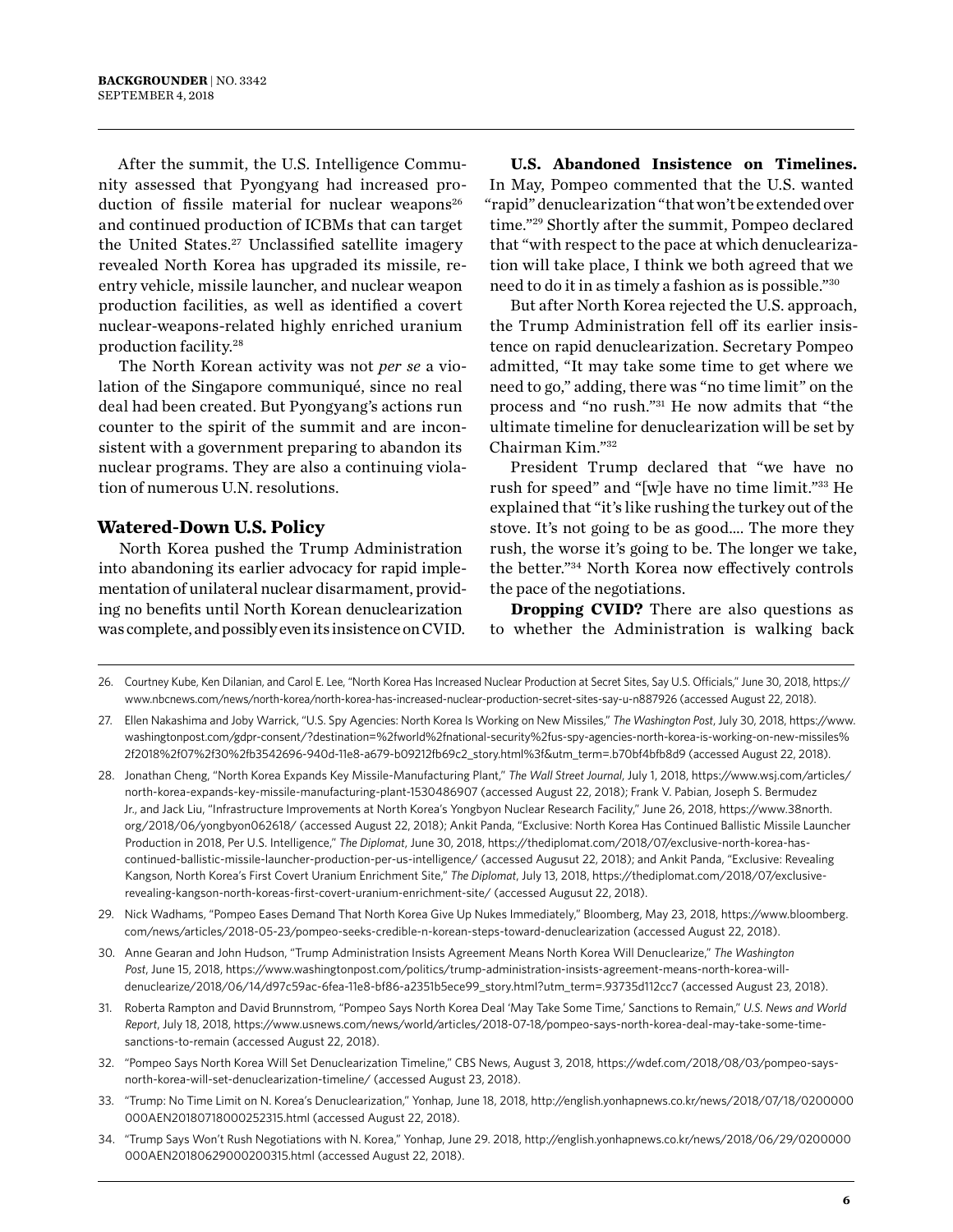from its previous insistence on CVID—the concept required of North Korea by numerous U.N. Security Council Resolutions. Secretary Pompeo has recently described U.S. policy as Permanent Verifiable Irreversible Dismantlement (PVID),<sup>35</sup> and then as Final, Fully Verified Denuclearization (FFVD).36

Pompeo has not explained why the Administration stopped using the term codified in the U.N. resolutions. During Pompeo's recent testimony, Senators from both political parties expressed concern that the new terminology reflects a watering down of U.S. demands. The Administration has needlessly caused confusion over U.S. objectives toward North Korea.

**Maximum Pressure Is Not Maximum.** President Trump described his policy was "maximum pressure," yet he has not fully enforced U.S. laws against North Korean violators. After meeting with senior North Korean official Kim Yong-chol on June 1 of this year, Trump said he put "hundreds" of North Korean sanctions in abeyance because "we're talking so nicely" with Pyongyang. He added, "I don't even want to use the term 'maximum pressure.'"37

Trump subsequently disclosed that he would not sanction 300 North Korean entities, a number equal to the cumulative total that the U.S. sanctioned during the nine-and-half years of the Obama and Trump Administrations.38 Trump explained, "I can't really put on new sanctions when I'm meeting with [Kim], I thought it would be disrespectful."39

In addition, the U.S. Treasury Department deferred the implementation of sanctions against three dozen Russian and Chinese entities providing prohibited support to North Korea. Nor has the

White House taken any action against a dozen Chinese banks that Congress recommended be sanctioned for their dealings with North Korea.

North Korea mended ties with China, which relaxed its restrictions against economic engagement with the regime. South Korea's Moon Jae-in Administration is urging the United States to relax pressure by allowing exemptions from sanctions for Seoul to resume large-scale economic projects with Pyongyang.

By abandoning timelines, downplaying regime human rights violations, and continuing to pull U.S. punches on sanctions, the Trump Administration has now effectively adopted President Obama's "strategic patience" policy. In his July testimony before the Senate Foreign Relations Committee, Pompeo described current policy as "patient diplomacy."40 The Trump Administration has made it harder to increase international pressure if talks stall or collapse. Some fear that the high water mark of international pressure has already passed.

#### **The Cost of Failure**

U.S. engagement is likely to continue for several months. If Pyongyang were to engage in blatantly bad-faith behavior, such as a nuclear test, missile flight, or openly declaring an end to negotiations, the U.S. would be faced with a clear policy decision point.

But a bigger challenge for the Trump Administration will be to decide, in the absence of a dramatic provocation, when it has gone too far down the rabbit hole. If negotiations continue for three months or six months without real progress, what would be the catalyst for pulling the plug? If the U.S. signals

35. Sarah Kim, "Pompeo Alters Wording on Nukes," *Joongang Daily*, May 4, 2018, [http://koreajoongangdaily.joins.com/news/article/article.](http://koreajoongangdaily.joins.com/news/article/article.aspx?aid=3047690) [aspx?aid=3047690](http://koreajoongangdaily.joins.com/news/article/article.aspx?aid=3047690) (accessed August 23, 2018).

- 39. "Trump's Optimistic News Conference After Meeting with Kim Jong Un, Annotated," *The Washington Post*, June 12, 2018, [https://www.](https://www.washingtonpost.com/gdpr-consent/?destination=%2fnews%2fthe-fix%2fwp%2f2018%2f06%2f12%2ftrumps-optimistic-news-conference-after-meeting-with-kim-jong-un-annotated%2f%3f&utm_term=.ac20acefe4e2) [washingtonpost.com/gdpr-consent/?destination=%2fnews%2fthe-fix%2fwp%2f2018%2f06%2f12%2ftrumps-optimistic-news-conference](https://www.washingtonpost.com/gdpr-consent/?destination=%2fnews%2fthe-fix%2fwp%2f2018%2f06%2f12%2ftrumps-optimistic-news-conference-after-meeting-with-kim-jong-un-annotated%2f%3f&utm_term=.ac20acefe4e2)[after-meeting-with-kim-jong-un-annotated%2f%3f&utm\\_term=.ac20acefe4e2](https://www.washingtonpost.com/gdpr-consent/?destination=%2fnews%2fthe-fix%2fwp%2f2018%2f06%2f12%2ftrumps-optimistic-news-conference-after-meeting-with-kim-jong-un-annotated%2f%3f&utm_term=.ac20acefe4e2) (accessed August 28, 2018).
- 40. David Brunnstrom, "North Korea Making Bomb Fuel Despite Denuclearization Pledge: Pompeo," Reuters, July 25, 2018, [https://www.reuters.com/](https://www.reuters.com/article/us-northkorea-usa/patient-north-korea-diplomacy-wont-drag-out-to-no-end-pompeo-idUSKBN1KF2QT) [article/us-northkorea-usa/patient-north-korea-diplomacy-wont-drag-out-to-no-end-pompeo-idUSKBN1KF2QT](https://www.reuters.com/article/us-northkorea-usa/patient-north-korea-diplomacy-wont-drag-out-to-no-end-pompeo-idUSKBN1KF2QT) (accessed August 22, 2018).

<sup>36.</sup> David Brunnstrom, John Walcott, and Hyonhee Shin, "U.S. Softens North Korea Approach As Pompeo Prepares For More Nuclear Talks," Reuters, July 4, 2018, [https://www.reuters.com/article/us-northkorea-usa/us-softens-north-korea-approach-as-pompeo-prepares-for-more](https://www.reuters.com/article/us-northkorea-usa/us-softens-north-korea-approach-as-pompeo-prepares-for-more-nuclear-talks-idUSKBN1JU26E)[nuclear-talks-idUSKBN1JU26E](https://www.reuters.com/article/us-northkorea-usa/us-softens-north-korea-approach-as-pompeo-prepares-for-more-nuclear-talks-idUSKBN1JU26E) (accessed August 24, 2018).

<sup>37.</sup> Shannon Pettypiece and Nick Wadhams, "Trump Says North Korea Summit Back On for June 12 in Singapore," Bloomberg, June 1, 2018, <https://www.bloomberg.com/news/articles/2018-06-01/trump-receives-north-korean-aide-in-historic-white-house-visit> (accessed August 23, 2018).

<sup>38.</sup> Anthony Ruggiero, "Maximum Pressure 2.0: How to Improve Sanctions on North Korea," Foundation for the Defense of Democracies *Memorandum*, June 4, 2018, [http://www.defenddemocracy.org/content/uploads/documents/MEMO\\_Ruggiero\\_June2018.pdf](http://www.defenddemocracy.org/content/uploads/documents/MEMO_Ruggiero_June2018.pdf) (accessed August 22, 2018).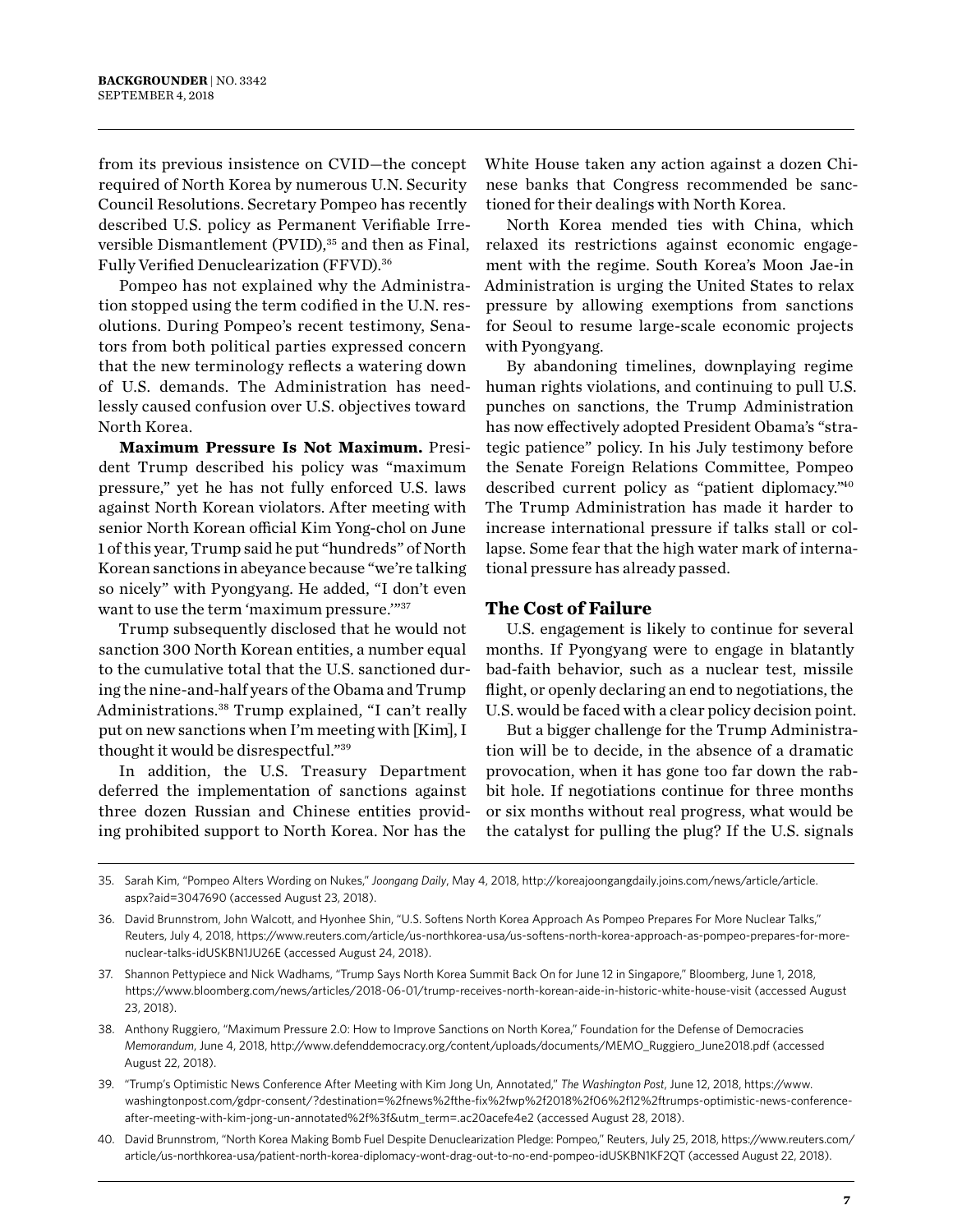it is considering altering course, China, Russia, and South Korea would counsel allowing yet more time for diplomacy.

As the talks drag on with no progress, the clock is ticking on the Trump Administration's earlier admonitions that the North Korean nuclear threat to the American homeland was getting dangerously close. When he was Director of the CIA, Mike Pompeo declared in January 2018 that Pyongyang was only a "handful of months" away from being able to target the United States with a nuclear ICBM. 41

The Trump Administration deemed Pyongyang crossing that threshold to be "intolerable"42—and justification for a U.S. preventive military attack on North Korea.43 In June 2018, Trump retrospectively stated, "We were very close to going to war. You could have lost 30 million people, 50 million people."44 Similarly, Pompeo commented that the opening of discussions with Pyongyang "de-escalated a situation which the prospect for conflict was rising daily."45

A lack of progress in negotiations could lead President Trump to feel that Kim had personally betrayed him. Trump put great emphasis on the personal assurance Kim had given him: "I have confidence that Kim Jong Un will honor the contract we signed and, even more importantly, our handshake."46 Trump commented earlier this year that if diplomacy did not work out, "we'll have to go to Phase Two [which] may be a very rough thing. Maybe very, very unfortunate for the world."47

Prior to returning to government as National Security Advisor, John Bolton commented that the purpose of engaging with North Korea was "to foreshorten the amount of time that we're going to waste in negotiations that will never produce the result we want, which is Kim giving up his nuclear program."48

#### **Congress Exercising a Role**

While the Trump Administration has the lead on diplomatic engagement with North Korea, the U.S. Congress is insisting on a role. Frustration with both the Obama and Trump Administrations for pulling U.S. punches against North Korea led Congress to enact new legislation to induce the executive branch into applying the authorities it already possessed.

For example, the North Korea Sanctions and Policy Enhancement Act of 2016, Sections 401 and 402, stipulate that prior to suspending (for one year) or removing sanctions, the President must certify North Korea has taken significant steps toward:

- $\blacksquare$  Verifiably ceasing counterfeiting of U.S. currency;
- <sup>n</sup> Implementing financial transparency [and] preventing money laundering;
- $\blacksquare$  Verifing compliance with U.N. resolutions;
- $\blacksquare$  Accounting for and repatriating abducted citizens of other countries;
- $\blacksquare$  Abiding by internationally recognized standards for the distribution and monitoring of humanitarian aid;

<sup>41.</sup> "N. Korea 'Handful of Months' Away from Ability to Nuke U.S.: CIA Chief," Yonhap, January 23, 2018, [http://english.yonhapnews.co.kr/news/2](http://english.yonhapnews.co.kr/news/2018/01/23/0200000000AEN20180123000200315.html) [018/01/23/0200000000AEN20180123000200315.html](http://english.yonhapnews.co.kr/news/2018/01/23/0200000000AEN20180123000200315.html) (accessed August 22, 2018).

<sup>42.</sup> Miranda Green, "McMaster: 'We Have to Provide All Options' on North Korea," CNN, August 5, 2017, [https://www.cnn.com/2017/08/05/](https://www.cnn.com/2017/08/05/politics/mcmaster-military-options-north-korea/index.html) [politics/mcmaster-military-options-north-korea/index.html](https://www.cnn.com/2017/08/05/politics/mcmaster-military-options-north-korea/index.html) (accessed May 11, 2018).

<sup>43.</sup> Bruce Klingner, "Save Preemption for Imminent North Korean Attack," Heritage Foundation *Backgrounder* No. 3095, March 1, 2017, [https://](https://www.heritage.org/missile-defense/report/save-preemption-imminent-north-korean-attack) [www.heritage.org/missile-defense/report/save-preemption-imminent-north-korean-attack.](https://www.heritage.org/missile-defense/report/save-preemption-imminent-north-korean-attack)

<sup>44.</sup> "Trump Says Won't Rush Negotiations With N. Korea."

<sup>45.</sup> Mike Pompeo, testimony before the Foreign Relations Committee, U.S. Senate, July 25, 2018, [https://www.foreign.senate.gov/imo/media/](https://www.foreign.senate.gov/imo/media/doc/072518_Pompeo_Testimony.pdf) [doc/072518\\_Pompeo\\_Testimony.pdf](https://www.foreign.senate.gov/imo/media/doc/072518_Pompeo_Testimony.pdf) (accessed August 22, 2018).

<sup>46.</sup> Jordan Fabian, "Trump: China May Be Exerting 'Negative Pressure' on North Korea," *The Hill*, July 9, 2018, [http://thehill.com/homenews/](http://thehill.com/homenews/administration/396087-trump-china-may-be-exerting-negative-pressure-on-nuclear-deal-with) [administration/396087-trump-china-may-be-exerting-negative-pressure-on-nuclear-deal-with](http://thehill.com/homenews/administration/396087-trump-china-may-be-exerting-negative-pressure-on-nuclear-deal-with) (accessed August 22, 2018).

<sup>47.</sup> David Choi, "Trump Warns of Very Rough Phase Two Against North Korea If Sanctions Don't Work: Very, Very Unfortunate for the World," *Business Insider*, February 23, 2018,<http://uk.businessinsider.com/trump-phase-2-north-korea-sanctions-2018-2?r=US&IR=T>(accessed May 11, 2018).

<sup>48.</sup> "John Bolton on Trump's Decision to Meet with Kim Jong Un," Fox News, March 9, 2018, http://video.foxnews.com/ v/5748784936001/?playlist\_id=2114913880001#sp=show-clips (accessed August 23, 2018).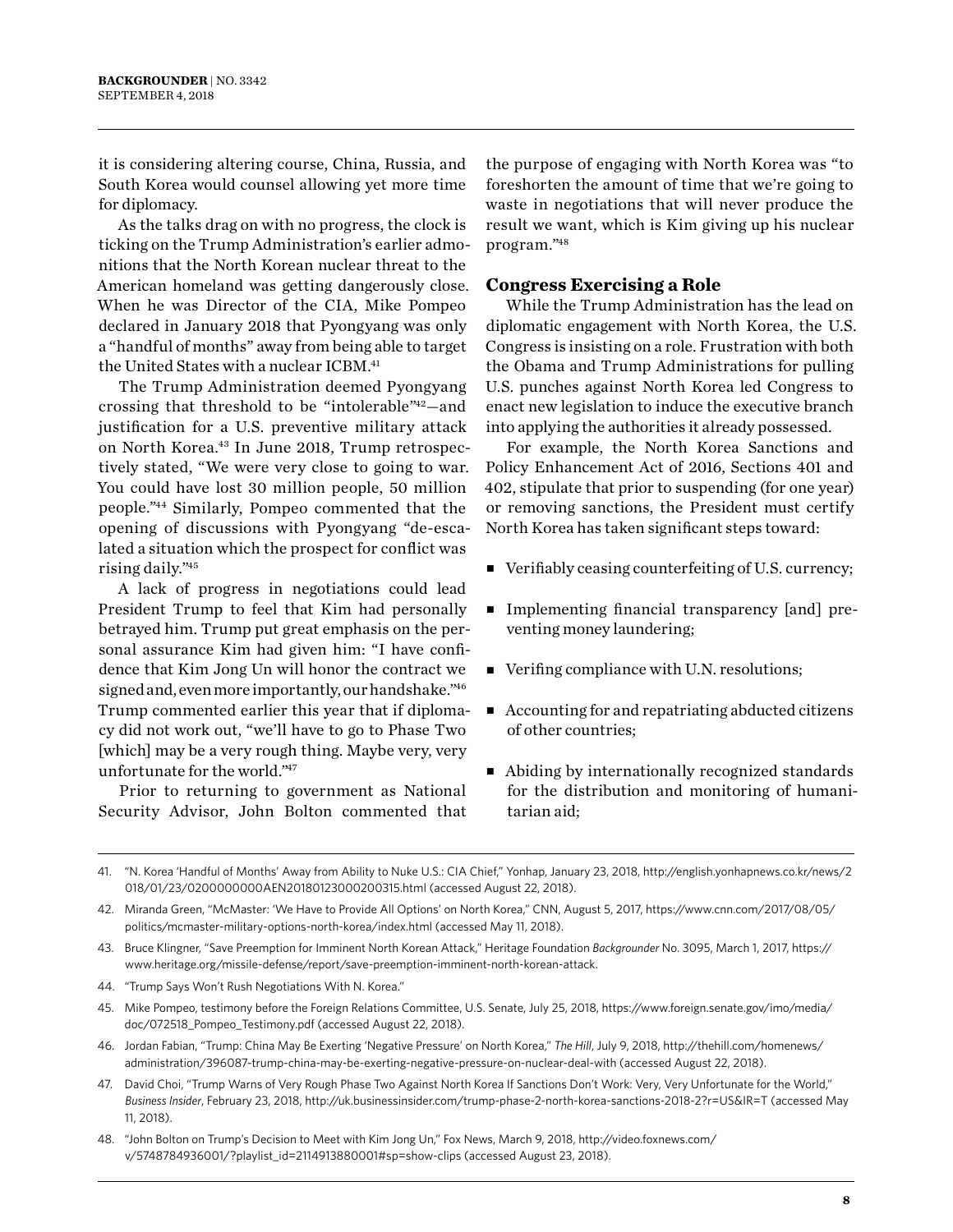- $\blacksquare$  Providing credible assurances that it will not support further acts of international terrorism;
- <sup>n</sup> Improving living conditions in its political prison camps;
- Completely, verifiably, and irreversibly dismantling all of its nuclear, chemical, biological, and radiological weapons programs;
- <sup>n</sup> Releasing all political prisoners; and
- $\blacksquare$  Ceasing censorship of peaceful political activity.<sup>49</sup>

In 2017, Congress further enhanced sanctions measures against North Korea through the Countering America's Adversaries Through Sanctions Act.50 Additional congressional measures being considered to press the Trump Administration are the North Korea Policy Oversight Act<sup>51</sup> and the Otto Warmbier Banking Restrictions Involving North Korea (BRINK) Act.52 In August 2018, Congress passed a defense authorization bill that would prevent President Trump from reducing U.S. troops in South Korea and affirms CVID as a key component of U.S. policy toward North Korea.<sup>53</sup>

Representative Ted Yoho (R–FL), Chairman of the Asia-Pacific Subcommittee of the House Foreign Affairs Committee, proposed legislation to impose fines against Chinese banks and other entities aiding North Korea. Emphasizing the Treasury Department's reluctance to sanction Chinese banks, Yoho explained his goal was to make sanctions "mandatory, [to] have the force of law behind them that these need to be implemented; and if they're not implemented, [the administration has] let us know why."

Yoho disputed the Treasury Department's characterization that it would be "too disruptive" to blacklist

the largest Chinese banks. Yoho argued, "There are no banks too big to sanction when it comes down to doing this stuff with North Korea. They're going to have to decide, is the price of doing business with North Korea worth the pain the United States is causing?"54

#### **What Washington Should Do**

Guiding principles for negotiating with North Korea should include:

- **cVID.** North Korea should unequivocally, explicitly, and publicly accept the U.N.-required abandonment of the regime's nuclear, missile, and BCW weapons programs in a "complete, verifiable, and irreversible manner."55 The Trump Administration should cease its use of alternative terms such as PVID and FFVD.
- <sup>n</sup> **Require detailed, carefully crafted text.** Past negotiations with North Korea were flawed because the allies, overeager to achieve an agreement, acquiesced to short, ambiguously worded agreements that paid insufficient attention to details. Negotiators should press for clearly identifying definitions, provisions, and requirements such as the extensively detailed arms-control treaties with the Soviet Union.
- **Get it in writing.** There has been a long history of negotiators being surprised that North Korea had a different interpretation of the provisions and requirements of agreements. U.S. negotiator claims of oral agreements with North Korean counterparts have enabled the regime to pocket concessions without reciprocating. Oral agreements with North Korea are not worth the paper they are written on.

<sup>49.</sup> North Korea Sanctions and Policy Enhancement Act of 2016, H.R. 757, 114th Cong., 2nd Sess., §§ 401 and 402.

<sup>50.</sup> Countering America's Adversaries Through Sanctions Act, H.R. 3364, Public Law 115–44.

<sup>51.</sup> North Korea Policy Oversight Act of 2018, S. 3142,<https://www.govtrack.us/congress/bills/115/s3142/summary>(accessed August 23, 2018).

<sup>52.</sup> Otto Warmbier Banking Restrictions Involving North Korea Act of 2017, S. 1591, [https://www.congress.gov/bill/115th-congress/senate](https://www.congress.gov/bill/115th-congress/senate-bill/1591)[bill/1591](https://www.congress.gov/bill/115th-congress/senate-bill/1591) (accessed August 23, 2018).

<sup>53.</sup> "U.S. Congress Passes Defense Bill Restricting Drawdown of Troops in S. Korea," Yonhap, August 2, 2018, [http://english.yonhapnews.co.kr/ne](http://english.yonhapnews.co.kr/news/2018/07/27/0200000000AEN20180727000400315.html) [ws/2018/07/27/0200000000AEN20180727000400315.html](http://english.yonhapnews.co.kr/news/2018/07/27/0200000000AEN20180727000400315.html) (accessed August 22, 2018).

<sup>54.</sup> Joel Gehrke, "GOP Plans Sanctions Against Chinese Banks That Aid North Korea," *Washington Examiner*, July 16, 2018, [https://www.](https://www.washingtonexaminer.com/policy/defense-national-security/gop-plans-sanctions-against-chinese-banks-that-aid-north-korea?_amp=true&__twitter_impression=true) washingtonexaminer.com/policy/defense-national-security/gop-plans-sanctions-against-chinese-banks-that-aid-north-korea? amp=true& [twitter\\_impression=true](https://www.washingtonexaminer.com/policy/defense-national-security/gop-plans-sanctions-against-chinese-banks-that-aid-north-korea?_amp=true&__twitter_impression=true) (accessed August 22, 2018).

<sup>55.</sup> U.N. Security Council, Resolution 2371, S/RES/2371, August 5, 2017, paragraph 2, <http://unscr.com/en/resolutions/doc/2371> (accessed August 22, 2018).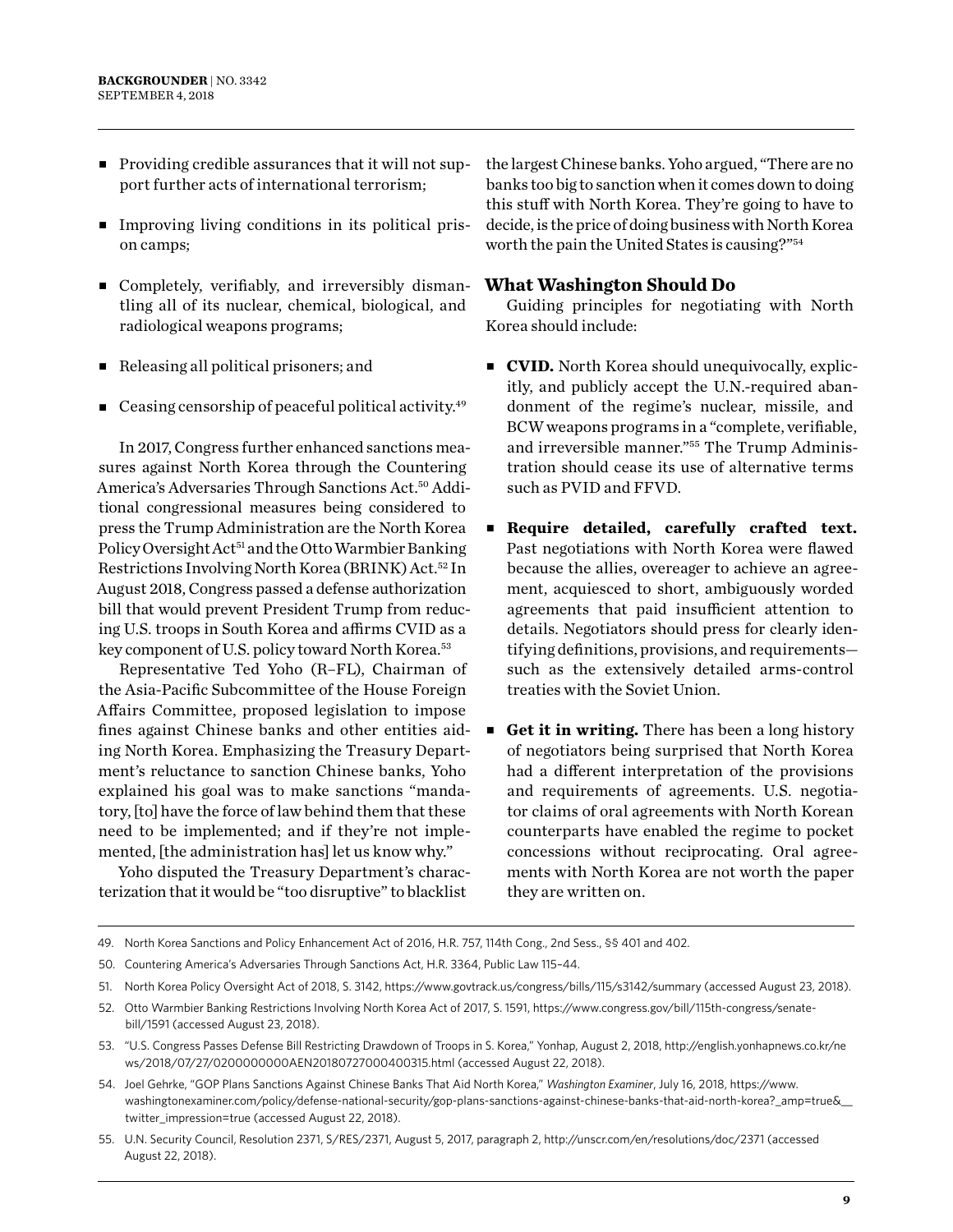- **Create a road map.** Once both sides agree on what will be constrained and eliminated, there must be settlement on linkages and sequencing of responsibilities, as well as the timelines under which they will be carried out. Washington should identify steps for North Korea to quickly demonstrate commitment to come into compliance with U.N. resolutions.
- **Distrust, but verify.** North Korean cheating on previous agreements makes it even more important to have more a robust and intrusive verification regime. The U.S. should reject any agreement that does not include robust verification. Parameters should be commensurate with the verification protocols of the Strategic Arms Reduction Treaty, Intermediate-Range Nuclear Forces Treaty, and Conventional Armed Forces in Europe Treaty with the Soviet Union and Warsaw Pact.
	- $\Box$  Provisions must include data declaration of North Korea's nuclear, chemical, biological, and missile production, fabrication, test, and storage facilities, and the stockpile of fissile material and WMD arsenals; dismantlement of those facilities and destruction of the regime's WMD arsenals; on-site inspections of declared facilities; and short-notice challenge inspections of non-declared facilities.
- **n Implement maximum pressure.** The Trump Administration is correct in not removing existing sanctions—but has erred in not fully enforcing U.S. laws. Washington must take action against new entities as evidence arises that they have violated U.N. sanctions or U.S. legislation and regulations. U.S. sanctions are responses to North Korean actions. As long as the sanctioned behavior continues, then Washington should maintain its targeted financial measures. Reducing U.S. sanctions is subject to legal constraints.
- Make treaty contingent on reducing conven**tional force threat.** The U.S. and South Korea should not sign a peace treaty until the North Korean nuclear threat is eliminated and the con-

ventional threat reduced. North Korea has extensive conventional, mechanized, armor, and artillery corps deployed near the demilitarized zone, posing a threat to the South.

A peace treaty should be an endpoint of arms control negotiations—rather than the opening gambit to improve relations with North Korea. Signing a peace treaty prematurely could dangerously degrade allied deterrence and defense capabilities, and create societal and legislative momentum in both South Korea and the U.S. for reduction or removal of U.S. forces.

These forces should be capped and then weaned away from the forward area using measures similar to those in the Conventional Armed Forces in Europe Treaty and the accompanying Vienna Document of Confidence and Security Building Measures. Reducing the potential for either side to conduct a sudden-start invasion while increasing transparency on military forces can lower tensions by reducing the potential for miscalculation leading to a military clash.

**Predicate economic assistance on CVID progress.** Provision of aid and assistance should be implemented in a manner to encourage economic reform, marketization, and the opening up of North Korea to the outside world rather than providing direct financial benefits to the regime.

Aid should be consistent with U.S. laws, such as Executive Order No. 13722 which bans "new investment in North Korea [and] any approval, financing, facilitation, or guarantee by a U.S. person…where the transaction…would be prohibited… if performed by a United States person or within the United States."56

<sup>n</sup> **No normalization of diplomatic relations without progress on human rights.** For denuclearization, the devil is in the details. But for North Korean human rights violations, the devil is in Pyongyang. The U.S. should not formalize diplomatic ties without progress on improving

<sup>56.</sup> Donald J. Trump, "Blocking Property of the Government of North Korea and the Workers' Party of Korea, and Prohibiting Certain Transactions With Respect to North Korea," Executive Order No. 13722, March 18, 2016, [https://www.treasury.gov/resource-center/sanctions/Programs/](https://www.treasury.gov/resource-center/sanctions/Programs/Documents/nk_eo_20160316.pdf) [Documents/nk\\_eo\\_20160316.pdf](https://www.treasury.gov/resource-center/sanctions/Programs/Documents/nk_eo_20160316.pdf) (accessed August 23, 2018).